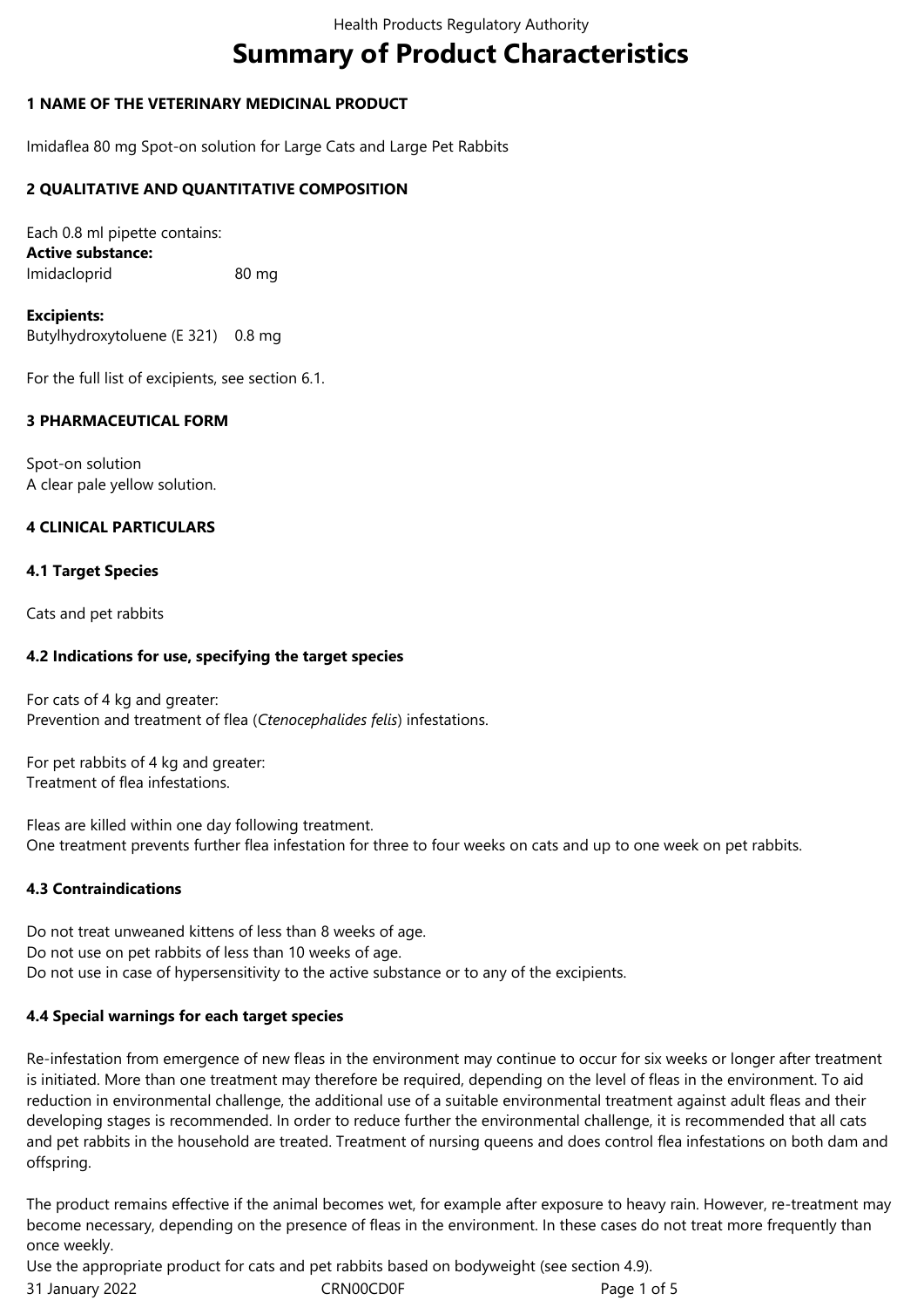### Health Products Regulatory Authority

# **4.5 Special precautions for use**

Special precautions for use in animals

For external use only.

Apply only to undamaged skin

Care should be taken to avoid the contents of the pipette coming into contact with the eyes or mouth of the recipient animal. Do not allow recently treated animals to groom each other.

Special precautions to be taken by the person administering the veterinary medicinal product to animals

This product contains benzyl alcohol and may cause skin sensitisation or transient skin reactions in rare cases (for example, irritation, tingling) and/or eye irritation.

Avoid contact between the product and skin, eyes or mouth.

People with known hypersensitivity to the active ingredient or any of the excipients should avoid contact with the veterinary medicinal product.

Do not eat, drink or smoke during application. Wash hands thoroughly after use.

Do not massage the application site. After application, do not stroke or groom animals until application site is dry. Wash off any skin contamination with soap and water.

If the product gets into eyes accidentally, the eyes should be thoroughly flushed with water.

If skin or eye irritation persists, obtain medical attention.

If the product is accidentally swallowed, obtain medical attention immediately.

### Other precautions

The solvent in this product may stain certain materials including leather, fabrics, plastics and finished surfaces. Allow the application site to dry before permitting contact with such materials.

Keep the pipette in the original packaging until ready for use and dispose of used pipettes immediately.

### **4.6 Adverse reactions (frequency and seriousness)**

The product is bitter tasting and salivation may occasionally occur if the animal licks the application site immediately after treatment. This is not a sign of intoxication and disappears within some minutes without treatment.

In very rare occasions (less than 1 animal in 10,000 animals, including isolated reports) skin reactions such as hair loss, redness, itching and skin lesions may occur. Agitation, excessive salivation and nervous signs such as incoordination, tremors and depression have also been reported but very rarely in cats.

# **4.7 Use during pregnancy, lactation or lay**

No primary embryotoxic, teratogenic or reproductive toxic effects have been observed during the studies on rats and rabbits. Studies on pregnant and lactating queens together with their offspring are limited. Evidence so far suggests that no adverse effects are to be expected in these animals. Consult your veterinary surgeon before using the product on pregnant or lactating animals.

# **4.8 Interaction with other medicinal products and other forms of interactions**

No incompatibility has been observed between this product at twice the recommended dose and the following commonly used veterinary products: lufenuron, pyrantel and praziquantel (cats). The compatibility of the product was also demonstrated with a wide range of routine treatments under field conditions including vaccination.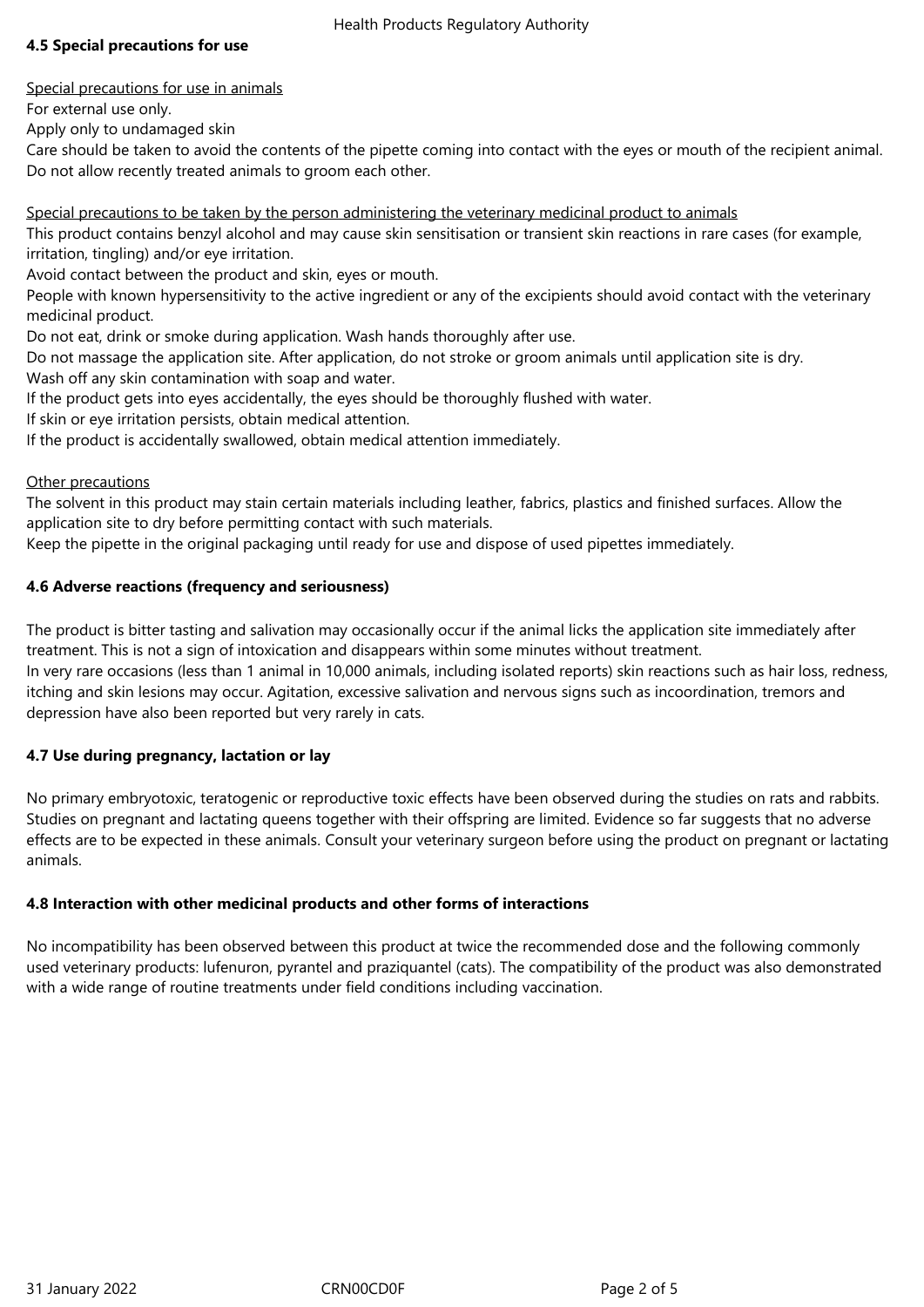#### Health Products Regulatory Authority **4.9 Amounts to be administered and administration route**

Spot-on use. Animals should be weighed accurately prior to treatment.

*Dosage and Treatment Schedule*

| Bodyweight (kg bw) Number of | <b>Pipettes</b>   | Imidacloprid<br>$\log$ (mg/kg bw) |
|------------------------------|-------------------|-----------------------------------|
| $\geq 4$ kg                  | $1 \times 0.8$ ml | minimum of 10                     |

Method of administration:

Hold the pipette upright. Tap the narrow part of the pipette to ensure the contents remain within the main body of the pipette. Snap back the tip. Part the coat on the back of the animal at the base of the neck in front of the shoulder blades until the skin is visible. Place the tip of the pipette on the skin and squeeze the pipette several times to empty its contents completely and directly onto the skin in one spot.

Do not apply an excessive amount of solution at any one spot that could cause some of the solution to run off the side of the animal.

Correct application will minimise the opportunity for the animal to lick the product. Do not allow recently treated animals to groom each other.

Apply only to undamaged skin.

# **4.10 Overdose (symptoms, emergency procedures, antidotes), if necessary**

In cats, no adverse clinical signs were produced using doses of five times the therapeutic level weekly for eight consecutive weeks.

In pet rabbits, no adverse clinical signs were seen using doses of up to 45 mg/kg body weight (4 times the therapeutic level) weekly for 4 consecutive weeks.

In rare cases of overdose or licking of treated fur, nervous system disorders (such as twitching, tremors, ataxia, mydriasis, miosis, lethargy) can occur in cats.

Poisoning following inadvertent oral uptake in animals is unlikely. In this event, treatment should be symptomatic under veterinary medical attention. There is no known specific antidote but administration of activated charcoal may be beneficial.

# **4.11 Withdrawal period(s)**

Do not use on rabbits intended for human consumption.

# **5 PHARMACOLOGICAL or IMMUNOLOGICAL PROPERTIES**

Pharmacotherapeutic group: Ectoparasiticides for topical use; Imidacloprid ATCvet code: QP53AX17

# **5.1 Pharmacodynamic properties**

Imidacloprid, 1-(6-Chloro-3-pyridylmethyl)-N-nitro-imidazolidin-2-ylideneamine is an ectoparasiticide belonging to a group of chloronicotinyl compounds. Chemically, it is more accurately described as a chloronicotinyl nitroguanidine.

The substance has a high affinity for the nicotinergic acetylcholine receptors in the post-synaptic region of the central nervous system (CNS). The ensuing inhibition of cholinergic transmission in insects results in paralysis and death. Due to the weak nature of the interaction with mammalian nicotinergic receptor sites and the postulated poor penetration through the blood/brain barrier in mammals, it has virtually no effect on the mammalian CNS. The minimal pharmacological activity in mammals is supported by safety studies involving systemic administration of sub-lethal doses to rabbits, mice and rats.

In further studies, in addition to the adulticide flea efficacy of imidacloprid, a larvicidal flea activity in the surroundings of the treated pet has been demonstrated. Larval stages in the pet's surroundings are killed following contact with a treated animal.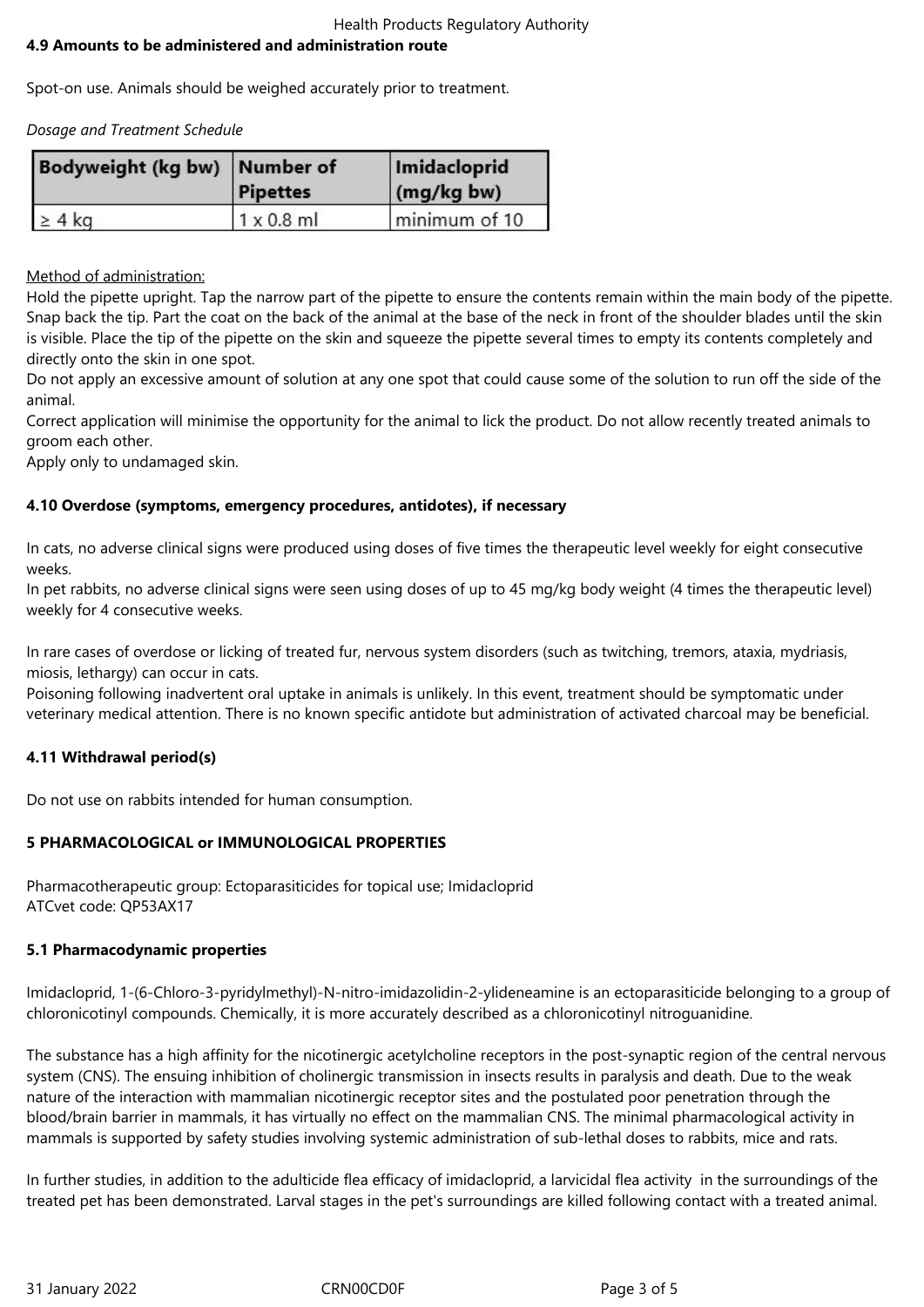# **5.2 Pharmacokinetic particulars**

Following topical application, the solution is quickly distributed over the animal. Target animal overdose and serum kinetic studies have established that systemic absorption is very low, transient and not relevant for the clinical efficacy. This has been further demonstrated by a study in which fleas were not killed after having fed on previously treated animals once the animal's skin and fur had been cleaned of all active material.

### **6 PHARMACEUTICAL PARTICULARS**

### **6.1 List of excipients**

Butylhydroxytoluene (E 321) Benzyl alcohol (E 1519) Propylene carbonate

### **6.2 Major incompatibilities**

None known.

### **6.3 Shelf-life**

Shelf life of the veterinary medicinal product as packaged for sale: 3 years

### **6.4 Special precautions for storage**

Store in the original package in order to protect from light. This veterinary medicinal product does not require any special temperature storage conditions.

### **6.5 Nature and composition of immediate packaging**

A white pipette composed of a heat-formed shell of a polypropylene/cyclic olefin copolymer/polypropylene layer and a polyethylene/ethylene vinyl alcohol/polyethylene layer.

Cardboard Box with 1, 2, 3, 4, 6, 8, 9, 10, 12, 15, 18, 20, 21, 24, 30, 60, 90, 150 or 160 pipettes in individual foil sachets. Not all pack sizes may be marketed.

# **6.6 Special precautions for the disposal of unused veterinary medicinal products or waste materials derived from the use of such products**

Any unused veterinary medicinal product or waste materials derived from such veterinary medicinal products should be disposed of in accordance with local requirements. Imidacloprid may adversely affect aquatic organisms. Do not contaminate ponds, waterways or ditches with the product or empty containers.